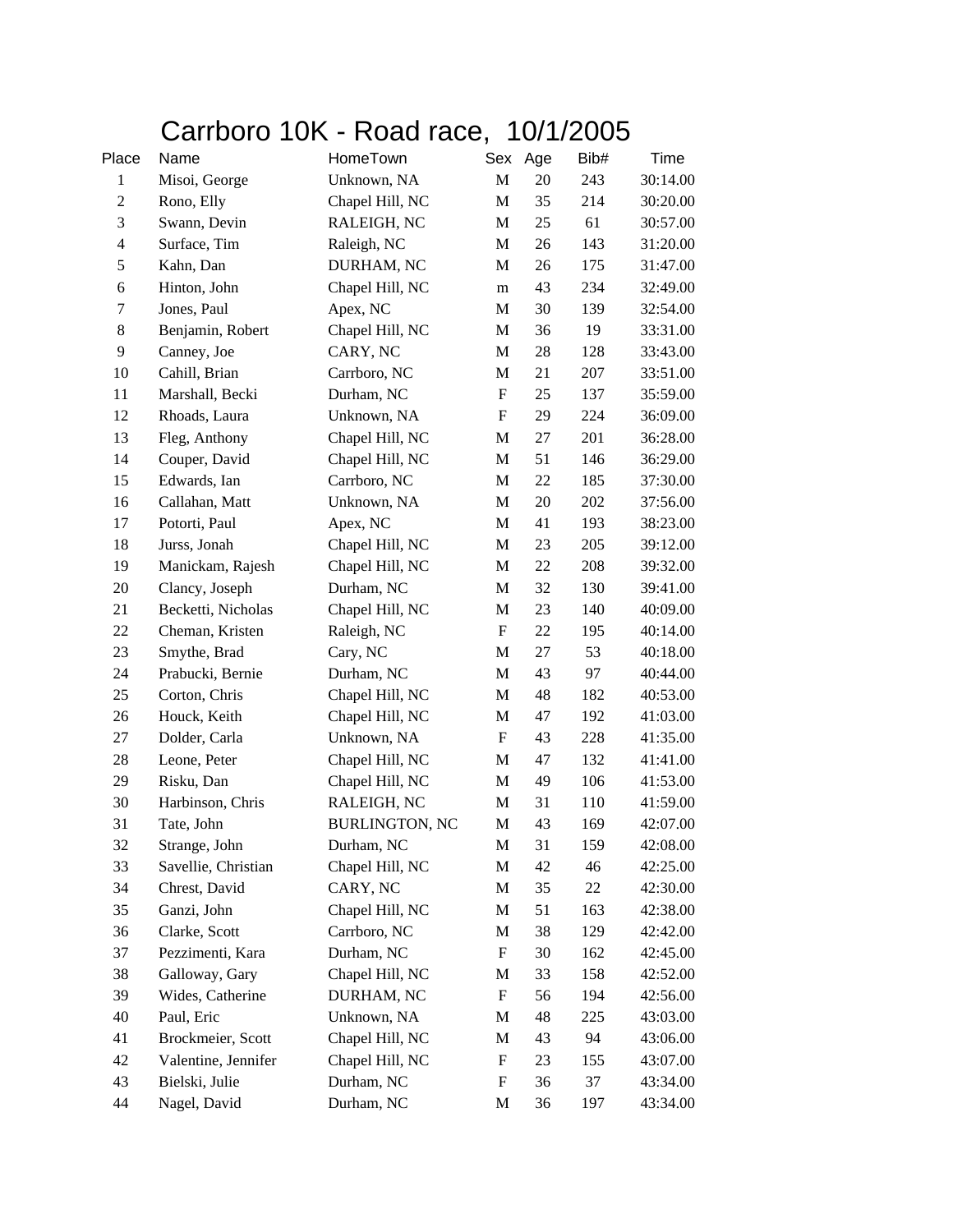| 45 | Adams, Scott                         | Chapel Hill, NC   | M                         | 37 | 241 | 43:49.00 |
|----|--------------------------------------|-------------------|---------------------------|----|-----|----------|
| 46 | Molloy, Philip                       | WAKE FOREST, NC   | M                         | 37 | 148 | 43:53.00 |
| 47 | Gorski, James                        | Unknown, NA       | $\mathbf M$               | 25 | 217 | 43:58.00 |
| 48 | Straus, Hank                         | Chapel Hill, NC   | M                         | 50 | 152 | 44:04.00 |
| 49 | Griffin, Ryan                        | Chapel Hill, NC   | M                         | 19 | 203 | 44:33.00 |
| 50 | Smythe, Andrea                       | Cary, NC          | $\boldsymbol{\mathrm{F}}$ | 24 | 59  | 44:47.00 |
| 51 | Heinold, Jeremy                      | <b>GRAHAM, NC</b> | M                         | 26 | 209 | 44:55.00 |
| 52 | Walbert, David                       | DURHAM, NC        | M                         | 34 | 30  | 45:00.00 |
| 53 | Gleason, Kathleen                    | Chapel Hill, NC   | $\boldsymbol{\mathrm{F}}$ | 41 | 105 | 45:23.00 |
| 54 | Hotelling, Jim                       | Chapel Hill, NC   | M                         | 58 | 181 | 45:32.00 |
| 55 | Jackson, Matt                        | Chapel Hill, NC   | M                         | 35 | 150 | 45:48.00 |
| 56 | Retsch-Bogart, George                | Chapel Hill, NC   | M                         | 53 | 18  | 45:52.00 |
| 57 | McGregor, Emily                      | Chapel Hill, NC   | $\boldsymbol{\mathrm{F}}$ | 26 | 107 | 45:52.00 |
| 58 | Leyba, Ernie                         | Winston-Salem, NC | M                         | 34 | 48  | 45:57.00 |
| 59 | Vann, William                        | Chapel Hill, NC   | M                         | 57 | 45  | 46:05.00 |
| 60 | Lohnes, John                         | DURHAM, NC        | M                         | 49 | 188 | 46:10.00 |
| 61 | Velasco, Armando                     | Chapel Hill, NC   | M                         | 52 | 235 | 46:14.00 |
| 62 | Kohn, Christy                        | Chapel Hill, NC   | F                         | 32 | 131 | 46:15.00 |
| 63 | Hajat, Anjum                         | Carrboro, NC      | $\boldsymbol{\mathrm{F}}$ | 31 | 47  | 46:28.00 |
| 64 | Northen, John                        | Chapel Hill, NC   | $\mathbf M$               | 55 | 147 | 46:32.00 |
| 65 | Tran, Peter                          | Chapel Hill, NC   | M                         | 22 | 90  | 47:07.00 |
| 66 | Thompson Guidry, Ginger Carrboro, NC |                   | F                         | 29 | 31  | 47:40.00 |
| 67 | Merrihew, Raymond                    | Chapel Hill, NC   | M                         | 36 | 72  | 47:45.00 |
| 68 | Charles, Pajarita                    | Chapel Hill, NC   | $\boldsymbol{\mathrm{F}}$ | 34 | 23  | 47:52.00 |
| 69 | Akos, Pat                            | Durham, NC        | M                         | 34 | 63  | 47:53.00 |
| 70 | Lombardo, Susan                      | Chapel Hill, NC   | $\boldsymbol{\mathrm{F}}$ | 49 | 184 | 48:02.00 |
| 71 | Phillips, J.C.                       | Chapel Hill, NC   | M                         | 52 | 108 | 48:02.00 |
| 72 | Grabow, Molly                        | Carrboro, NC      | F                         | 25 | 151 | 48:05.00 |
| 73 | Shears, Stephen                      | Chapel Hill, NC   | M                         | 52 | 89  | 48:06.00 |
| 74 | Dwyer, Gary                          | Chapel Hill, NC   | $\mathbf{M}$              | 45 | 216 | 48:07.00 |
| 75 | Bloom, Kerry                         | Chapel Hill, NC   | $\mathbf{M}$              | 51 | 83  | 48:08.00 |
| 76 | Jackson, Christopher                 | Durham, NC        | M                         | 37 | 164 | 48:10.00 |
| 77 | McMaster, Thomas                     | Durham, NC        | m                         | 35 | 177 | 48:15.00 |
| 78 | Olson, Susan                         | Chapel Hill, NC   | $\boldsymbol{\mathrm{F}}$ | 39 | 166 | 48:18.00 |
| 79 | Gross, Darryl                        | Chapel Hill, NC   | M                         | 35 | 160 | 48:34.00 |
| 80 | Ivins, Sally                         | Carrboro, NC      | $\boldsymbol{\mathrm{F}}$ | 49 | 41  | 48:40.00 |
| 81 | Charney, Amy                         | Unknown, NA       | $\mathbf F$               | 37 | 226 | 48:49.00 |
| 82 | Buxenbaum, Peter                     | greensboro, NC    | M                         | 39 | 87  | 49:09.00 |
| 83 | Zeveloff, Abby                       | Carrboro, NC      | F                         | 25 | 170 | 49:19.00 |
| 84 | Holaday, Chris                       | Leesburg, NC      | M                         | 39 | 78  | 49:20.00 |
| 85 | Crenshaw, Todd                       | Durham, NC        | M                         | 40 | 99  | 49:23.00 |
| 86 | Shinnick, Joseph                     | Chapel Hill, NC   | M                         | 42 | 123 | 49:27.00 |
| 87 | Dempsey, Molly                       | Chapel Hill, NC   | $\boldsymbol{\mathrm{F}}$ | 44 | 40  | 49:36.00 |
| 88 | McCulloch, Scott                     | Durham, NC        | M                         | 33 | 69  | 49:40.00 |
| 89 | Henderson, Craig                     | Gibsonville, NC   | M                         | 29 | 211 | 49:42.00 |
| 90 | Gayek, Peter                         | Chapel Hill, NC   | M                         | 48 | 77  | 49:46.00 |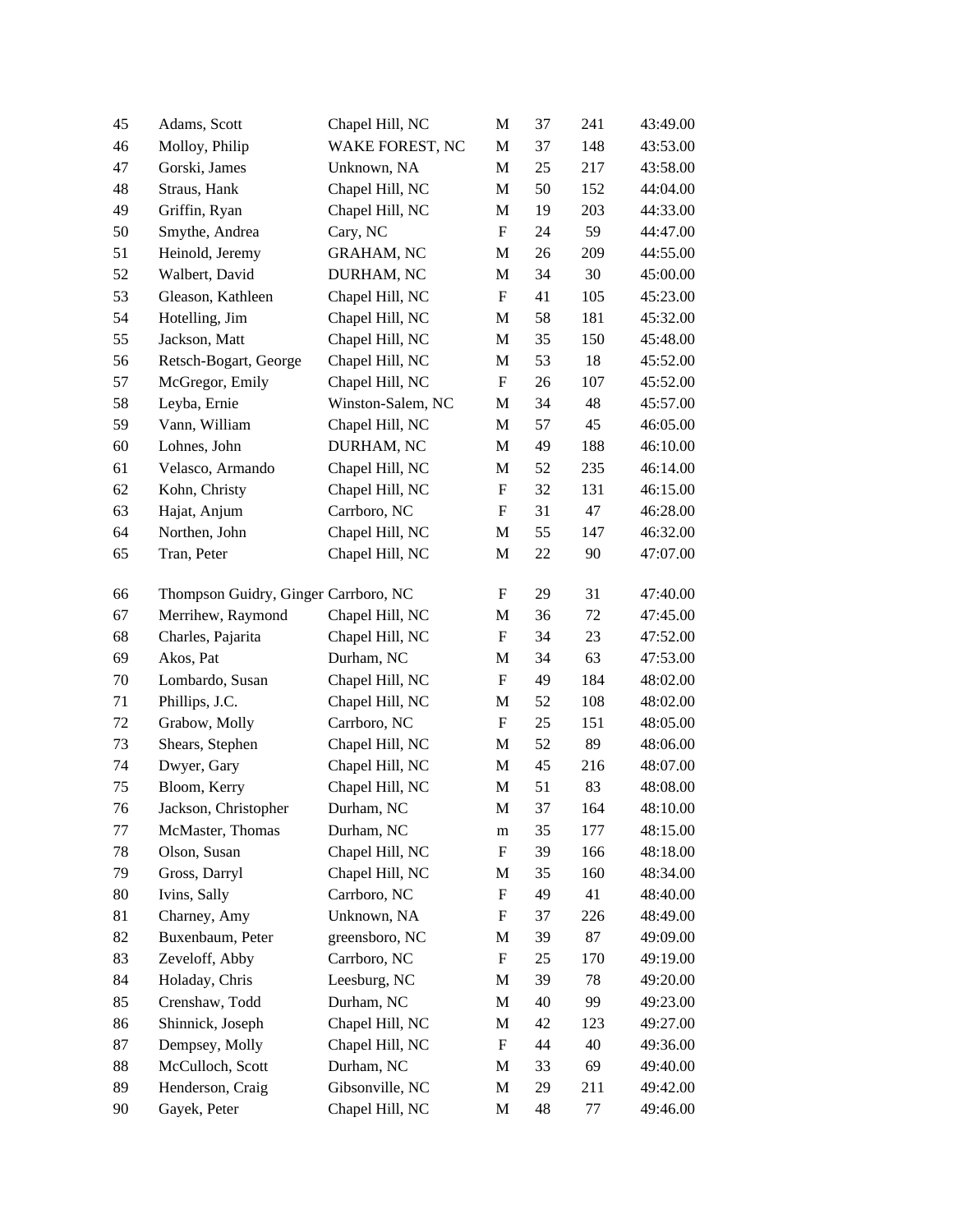| 91  | Cawley, Thomas       | Chapel Hill, NC   | M                         | 37 | 49  | 49:56.00 |
|-----|----------------------|-------------------|---------------------------|----|-----|----------|
| 92  | Pike, Emily          | Carrboro, NC      | $\boldsymbol{\mathrm{F}}$ | 25 | 33  | 50:07.00 |
| 93  | Lewis, Adrienne      | Chapel Hill, NC   | F                         | 18 | 206 | 50:38.00 |
| 94  | Young, Randy         | Chapel Hill, NC   | M                         | 44 | 104 | 50:42.00 |
| 95  | Joseph, Sara         | Chapel Hill, NC   | $\boldsymbol{F}$          | 20 | 156 | 50:55.00 |
| 96  | Cogswell, Patricia   | Carrboro, NC      | $\boldsymbol{F}$          | 44 | 223 | 51:00.00 |
| 97  | Soo, Ken             | Durham, NC        | M                         | 47 | 65  | 51:10.00 |
| 98  | Harris, Shannon      | Carrboro, NC      | $\boldsymbol{F}$          | 31 | 43  | 51:12.00 |
| 99  | Savellie, Katie      | Chapel Hill, NC   | F                         | 40 | 57  | 51:14.00 |
| 100 | DeGraaf, Lawrence    | Durham, NC        | M                         | 37 | 124 | 51:14.00 |
| 101 | Jones, Lisa          | Chapel Hill, NC   | $\boldsymbol{\mathrm{F}}$ | 29 | 141 | 51:16.00 |
| 102 | Larsen, Ken          | Chapel Hill, NC   | M                         | 57 | 27  | 51:22.00 |
| 103 | Spencer, Allison     | DURHAM, NC        | $\boldsymbol{\mathrm{F}}$ | 34 | 213 | 51:24.00 |
| 104 | Dillon, Ben          | Raleigh, NC       | M                         | 55 | 84  | 51:28.00 |
| 105 | Braschwitz, Eric     | Unknown, NA       | M                         | 48 | 238 | 51:30.00 |
| 106 | Bowling, Christopher | Durham, NC        | M                         | 31 | 85  | 51:40.00 |
| 107 | Archibald, Emily     | Unknown, NA       | $\boldsymbol{\mathrm{F}}$ | 25 | 219 | 51:44.00 |
| 108 | Haney, Erica         | Chapel Hill, NC   | $\boldsymbol{F}$          | 26 | 35  | 51:51.00 |
| 109 | Blanco, Roberto      | Nashville, TN     | M                         | 27 | 242 | 51:54.00 |
| 110 | Holmes, Mary         | Carrboro, NC      | $\boldsymbol{\mathrm{F}}$ | 26 | 176 | 51:59.00 |
| 111 | Parker, Donna        | Chapel Hill, NC   | F                         | 39 | 220 | 51:59.00 |
| 112 | Lipson, Garry        | Pittsboro, NC     | M                         | 56 | 196 | 52:08.00 |
| 113 | Kendrick, Shawn      | Unknown, NA       | M                         | 20 | 229 | 52:10.00 |
| 114 | McDevitt, Michelle   | Carrboro, NC      | $\boldsymbol{\mathrm{F}}$ | 28 | 24  | 52:27.00 |
| 115 | Davis, Sonia         | Chapel Hill, NC   | $\boldsymbol{\mathrm{F}}$ | 39 | 183 | 52:56.00 |
| 116 | Lazorko, Catherine   | Carrboro, NC      | $\boldsymbol{F}$          | 41 | 109 | 53:08.00 |
| 117 | Guy, Cynthia         | Unknown, NA       | $\boldsymbol{\mathrm{F}}$ | 42 | 221 | 53:19.00 |
| 118 | Schiepan, Joella     | Carrboro, NC      | $\boldsymbol{F}$          | 25 | 32  | 53:20.00 |
| 119 | Boone, Joan          | Efland, NC        | F                         | 52 | 133 | 53:26.00 |
| 120 | Spagnardi, William   | Durham, NC        | M                         | 32 | 95  | 53:30.00 |
| 121 | Mason, Phil          | Apex, NC          | M                         | 50 | 112 | 53:38.00 |
| 122 | Holaday, Sue         | Leesburg, NC      | $\boldsymbol{\mathrm{F}}$ | 37 | 79  | 53:56.00 |
| 123 | Bryan, May           | Chapel Hill, NC   | F                         | 34 | 93  | 54:06.00 |
| 124 | Lauterborn, Bob      | Chapel Hill, NC   | M                         | 69 | 167 | 54:07.00 |
| 125 | Gilligan, Theresa    | Unknown, NA       | $\boldsymbol{\mathrm{F}}$ | 24 | 236 | 54:07.00 |
| 126 | Golden, Mark         | Chapel Hill, NC   | M                         | 23 | 210 | 54:15.00 |
| 127 | Braschwitz, Kim      | Unknown, NA       | $\boldsymbol{\mathrm{F}}$ | 37 | 239 | 54:15.00 |
| 128 | Cline, John          | Chapel Hill, NC   | M                         | 48 | 51  | 54:16.00 |
| 129 | Larwa, Jennifer      | Chapel Hill, NC   | F                         | 25 | 91  | 54:17.00 |
| 130 | Hart, Kristin        | Chapel Hill, NC   | F                         | 31 | 186 | 54:20.00 |
| 131 | Sharpe, Allyn        | <b>GRAHAM, NC</b> | $\boldsymbol{\mathrm{F}}$ | 25 | 187 | 54:20.00 |
| 132 | Helm-Murtagh, Susan  | Chapel Hill, NC   | F                         | 40 | 218 | 54:21.00 |
| 133 | Junker, Ellen        | Carrboro, NC      | F                         | 46 | 44  | 54:29.00 |
| 134 | Kylstra, Kimberly    | Chapel Hill, NC   | F                         | 43 | 60  | 54:38.00 |
| 135 | Cline, Cam           | Chapel Hill, NC   | F                         | 43 | 52  | 54:38.00 |
| 136 | Johnson, Ron         | Durham, NC        | M                         | 48 | 134 | 54:49.00 |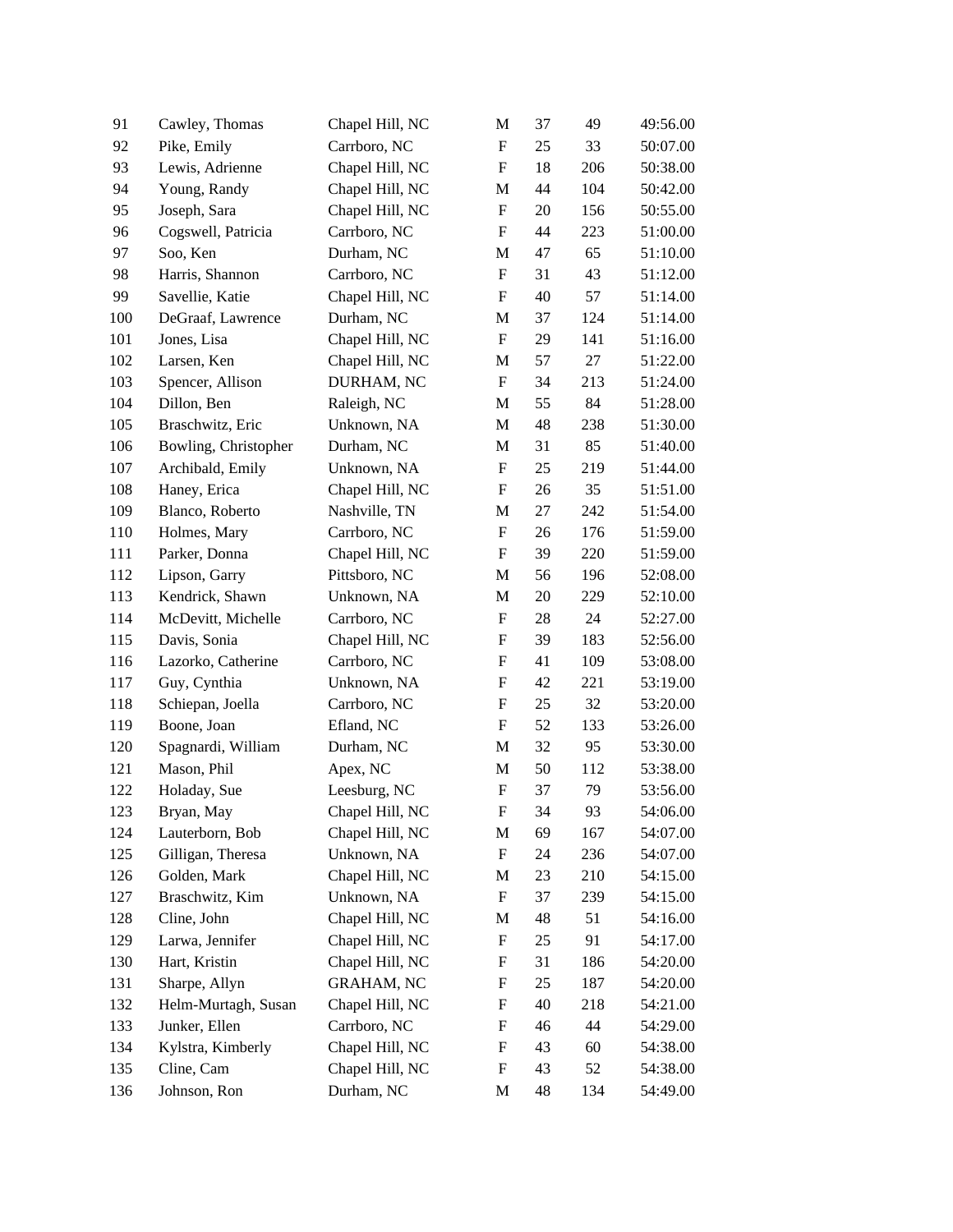| 137 | Kelly, Diane       | Chapel Hill, NC  | $\boldsymbol{\mathrm{F}}$ | 31 | 240    | 55:00.00 |
|-----|--------------------|------------------|---------------------------|----|--------|----------|
| 138 | Dempsey, Bert      | Chapel Hill, NC  | M                         | 44 | 39     | 55:16.00 |
| 139 | Anthony, Don       | Durham, NC       | M                         | 38 | 20     | 55:20.00 |
| 140 | Altman, Brett      | Durham, NC       | M                         | 26 | 86     | 55:21.00 |
| 141 | Callahan, Cathy    | Chapel Hill, NC  | F                         | 29 | 125    | 55:23.00 |
| 142 | Bertolozzi, Carrie | Chapel Hill, NC  | $\mathbf F$               | 18 | 204    | 55:23.00 |
| 143 | Grace, Julia       | Carrboro, NC     | $\boldsymbol{\mathrm{F}}$ | 24 | 120    | 55:24.00 |
| 144 | Dinola, Sandy      | Chapel Hill, NC  | M                         | 50 | 117    | 55:25.00 |
| 145 | Clark, Marvin      | Hillsborough, NC | M                         | 53 | 119    | 55:26.00 |
| 146 | Jones, Rodney      | Chapel Hill, NC  | M                         | 56 | 191    | 55:28.00 |
| 147 | Rhea, Karen        | Unknown, NA      | $\boldsymbol{\mathrm{F}}$ | 43 | 212    | 55:32.00 |
| 148 | Bogdonoff, David   | Berkeley, CA     | M                         | 42 | 115    | 55:34.00 |
| 149 | Celestini, Stephen | Raleigh, NC      | M                         | 42 | 114    | 55:42.00 |
| 150 | Lougee, Dennis     | Durham, NC       | M                         | 39 | 233    | 55:45.00 |
| 151 | Litton, Maggie     | Pittsboro, NC    | F                         | 35 | 173    | 56:04.00 |
| 152 | Karpinos, Ralph    | Chapel Hill, NC  | M                         | 55 | 38     | 56:05.00 |
| 153 | Oshimura, Kanako   | Chapel Hill, NC  | ${\bf F}$                 | 26 | 138    | 56:21.00 |
| 154 | Kendrick, Erin     | Carrboro, NC     | F                         | 23 | 34     | 56:23.00 |
| 155 | Moloney, Mairead   | Unknown, NA      | F                         | 30 | 222    | 56:57.00 |
| 156 | Jarkko, Lars       | Durham, NC       | M                         | 27 | 157    | 56:58.00 |
| 157 | Fuessmann, Elke    | Chapel Hill, NC  | F                         | 27 | 98     | 57:14.00 |
| 158 | Spagnardi, Joseph  | DURHAM, NC       | M                         | 41 | 113    | 57:30.00 |
| 159 | Roggenbuck, Sharon | Hillsborough, NC | $\boldsymbol{F}$          | 66 | 190    | 57:37.00 |
| 160 | Figueroa, Victor   | Durham, NC       | M                         | 41 | 178    | 57:50.00 |
| 161 | John, Wendell      | Raleigh, NC      | M                         | 31 | 135    | 57:52.00 |
| 162 | Viles, Charles     | Chapel Hill, NC  | M                         | 44 | 96     | 57:57.00 |
| 163 | Gilkey, Anna       | Lynchburg, VA    | F                         | 26 | 102    | 57:58.00 |
| 164 | Spagnardi, Thomas  | Durham, NC       | M                         | 40 | 111    | 58:05.00 |
| 165 | Dinola, Michael    | Chapel Hill, NC  | M                         | 50 | 118    | 58:12.00 |
| 166 | Horton, Julie      | Chapel Hill, NC  | $\boldsymbol{\mathrm{F}}$ | 49 | 15     | 58:15.00 |
| 167 | Whitmore, Sarah    | Chapel Hill, NC  | F                         | 59 | 75     | 58:16.00 |
| 168 | Luty, Jessica      | Chapel Hill, NC  | $\mathbf F$               | 28 | 116    | 58:22.00 |
| 169 | Avery, Lori        | Durham, NC       | F                         | 30 | 28     | 58:24.00 |
| 170 | Moore, alicia      | Durham, NC       | $\mathbf f$               | 22 | 50     | 58:29.00 |
| 171 | Schrafer, Russ     | Unknown, NA      | M                         | 38 | 227    | 58:39.00 |
| 172 | Sterling, Anna     | Durham, NC       | F                         | 26 | 56     | 58:47.00 |
| 173 | Burgin, Sara       | Unknown, NA      | F                         | 27 | 215    | 58:58.00 |
| 174 | Donnelly, Nick     | Chapel Hill, NC  | M                         | 43 | 54     | 59:07.00 |
| 175 | Donnelly, Patti    | Chapel Hill, NC  | F                         | 37 | 55     | 59:08.00 |
| 176 | Perry, Susan       | Chapel Hill, NC  | $\mathbf f$               | 41 | $70\,$ | 59:10.00 |
| 177 | Biola, Holly       | DURHAM, NC       | F                         | 32 | 180    | 59:13.00 |
| 178 | Price, Val         | Raleigh, NC      | M                         | 59 | 122    | 59:14.00 |
| 179 | Rothney, Erin      | Carrboro, NC     | $\mathbf F$               | 25 | 82     | 59:20.00 |
| 180 | Gibson, David      | Chapel Hill, NC  | M                         | 29 | 67     | 59:28.00 |
| 181 | Gibson, Jessica    | Chapel Hill, NC  | $\mathbf F$               | 29 | 68     | 59:28.00 |
| 182 | Dunlap, Rodney     | DURHAM, NC       | M                         | 50 | 153    | 59:30.00 |